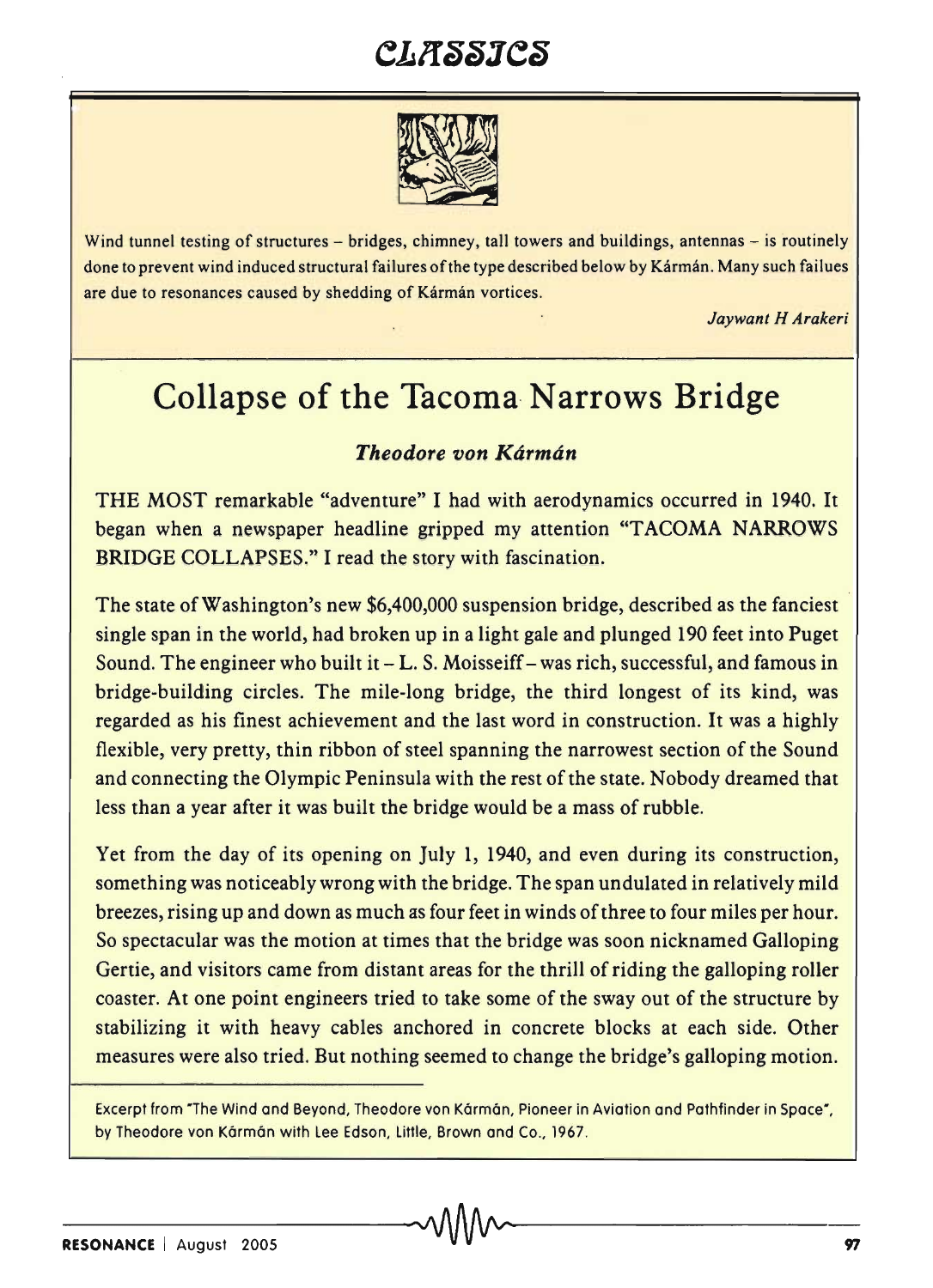

Caption. Photograph showing the collapse of the Tacoma Narrows Bridge. This photo was taken a few minutes after the first piece of concrete fell, and shows a 600 foot section of the suspension span crashing in to the waters below. A stranded car can be seen on the top right corner. (Picture taken from http://www.enm.bris.ac.uk/research/nonlinear/tacoma/tacoma.html)

For four hectic months Galloping Gertie did a roaring business while observers kept a careful watch of her behavior. As no changes in motion occurred, the authorities became increasingly confident that the bndge was structurally safe. Indeed, according to one story, they were planning to replace their high-premium insurance policies with new ones in reduced amount. The morning of the collapse - November 7, 1940 - began with no hint of what was to come. Even though a storm had arisen during the night the bridge was bouncing in the usual manner. By 10 A.M. the wind had risen to forty-two miles per hour, the severest the bridge had yet encountered. But except for an increased amplitude in the oscillation of the midspan, observers still reported little change in the overall bridge movement. Suddenly, at a few minutes past ten, the motion took on a new character. The rhythmic up-and-down action abruptly gave way to a violent twisting spiral motion, and, as one observer put it, the bridge "appeared to be about to roll completely over." Alarmed, the authorities stopped traffic over the bridge.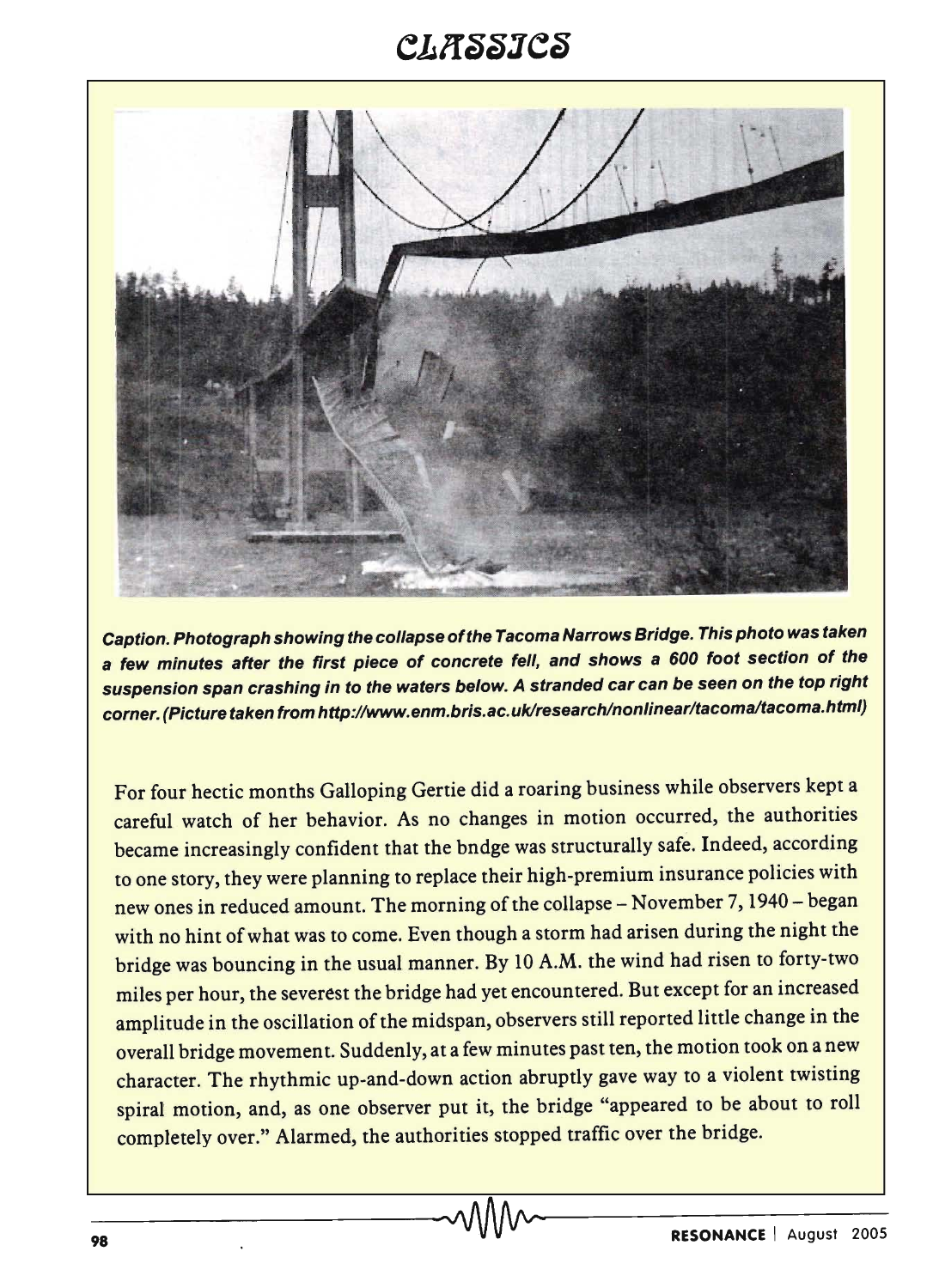In the next few minutes the writhing corkscrew motion continued with increasing violence. At one moment one edge of the roadway appeared to an observer to be as much as twenty-eight feet higher than the other edge. The next it was twenty-eight feet lower. The cables in the main span, instead of rising and falling together as in the usual bouncing movement, pulled and wrenched in opposite directions, tilting the deck from side to side as much as forty-five degrees from the horizontal. Lamp poles on the bridge were tilted almost horizontal. For a half hour the steel girders, suspenders, and concrete roadway were subjected to these terrible stresses. Finally at 11 A.M. the structure could take no more. Lamp posts started to give way and fall. The center span buckled, and a six hundred-foot section of girders and roadway tore loose and went crashing into the Sound with a deafening roar. Ten minutes later the rest of the center span followed. The side spans, losing support, twitched and sagged, forcing the towers to lean toward shore; So violent was the shock generated in the side span as the main span fell that Professor F. B. Farquharson of the University of Washington, who had been on the side span taking motion pictures throughout the ordeal, was thrown to the concrete floor. He managed to pick himself up and get out of harm's way.

Only one stalled automobile was on the bridge when it collapsed. The owner, a newspaper reporter, had been hurled from the vehicle when the span started its twisting motions. He managed to hang on to the curb for several minutes until the bridge temporarily quieted, and then crawled on hands and knees to safety. An effort was made to retrieve the car and its remaining occupant, a pet dog, but it was too late. The dog went down with the car and the span – the only life lost in the disaster.

Like millions of people I followed the grim details with tremendous interest. But what really startled me was a news item, on the following day that reported the Governor of Washington as saying the bridge was built correctly and that a new one would be built according to the same basic design. I felt that something was wrong. That evening I took home from Cal Tech a small rubber model of the bridge which one of my mechanics had made for me. I set it on the living-room table and turned on an electric fan. The model wavered in the breeze. I varied the setting of the fan. At a certain wind speed, the model started to oscillate, showing instability which grew greater when the oscillation coincided with the rhythm of the air movement from the fan.

As I had suspected: the villain was the Kármán vortices.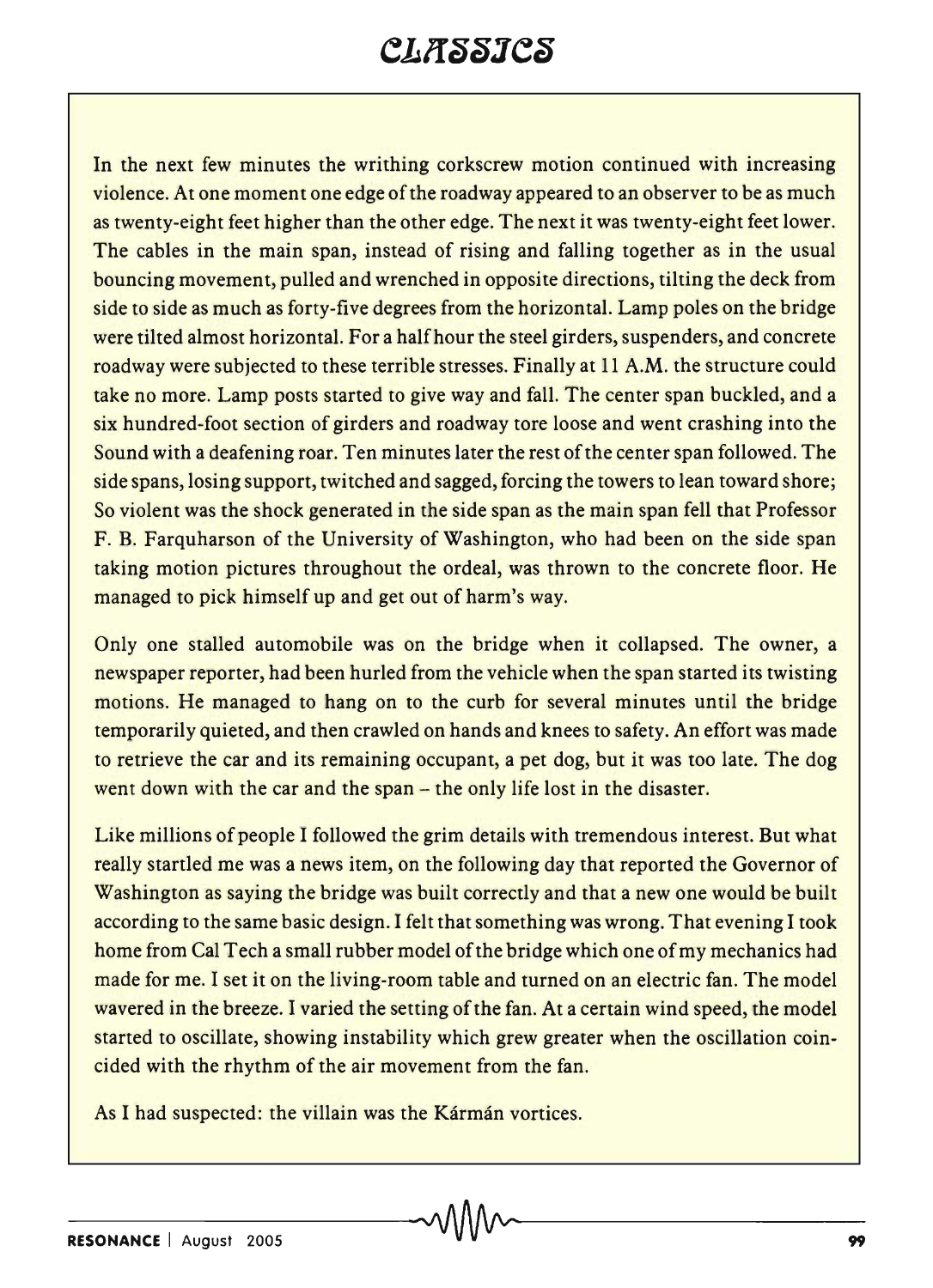That same night I sent a wire to Governor Clarence D. Martin of Washington. I said in effect that if he were to permit the new bridge to be built in the same way as the old bridge, it would fall in the same way. Expecting spirited discussion, I also wrote a short paper for the Engineering News Record, explaining the cause of the failure and comparing it to the structural instability of a badly designed airplane wing under certain flying conditions. This instability occurs when an accidental twisting of the wing produces forces which increase the twist. I sent a copy of the paper to the University of Washington's Dr. Farquharson, who, I knew, had been conducting studies of the bridge motion.

The Governor did not answer my wire, but a month or so later John M. Carmody, Administrator of the Federal Works Agency, phoned to inform me that the Federal government wanted me on a committee which was being formed to investigate the collapse of the bridge. The committee's chairman was to be O. H. Ammann, a Swissborn engineer, who was the chief engineer of the Port Authority of New York. He was also the designer of the Triborough Bridge and other bridges in the New York area. Two other civil engineers were on hand. They represented bridge trusses and beams. I said jokingly that I was there only to represent the wind.

My guess was that the bridge experts would have to recognize that the culprit in the Tacoma disaster was the Karman Vortex Street. The bridge had a solid sidewall, and it was evident to me that the plates making up this wall were pushed by the wind until they shed vortices of air in a periodic manner, causing the oscillations that sent the great bridge to its doom.

In case others had trouble in following this explanation, however, I decided to come to Seattle armed with data to show how the Kármán Vortices caused the bridge to fall. I asked my assistant, Louis Dunn (who incidentally later became director of Cal Tech's Jet Propulsion Laboratory), to test a model of the bridge under varying wind conditions in the Cal Tech wind tunnel. We found that the model was quiet - no oscillations - until we reached a specific wind velocity. Then the model vibrated violently as its oscillation synchronized with the frequency of the vortex shedding. Professor Duncan Rannie made the necessary calculations, and later he wrote up a theory of the vibration of suspension bridges that was an important piece of scientific work. The results of Dunn's and Rannie's experiments fitted exactly with what we knew had happened in Tacoma. I felt well equipped to face the experts in Seattle.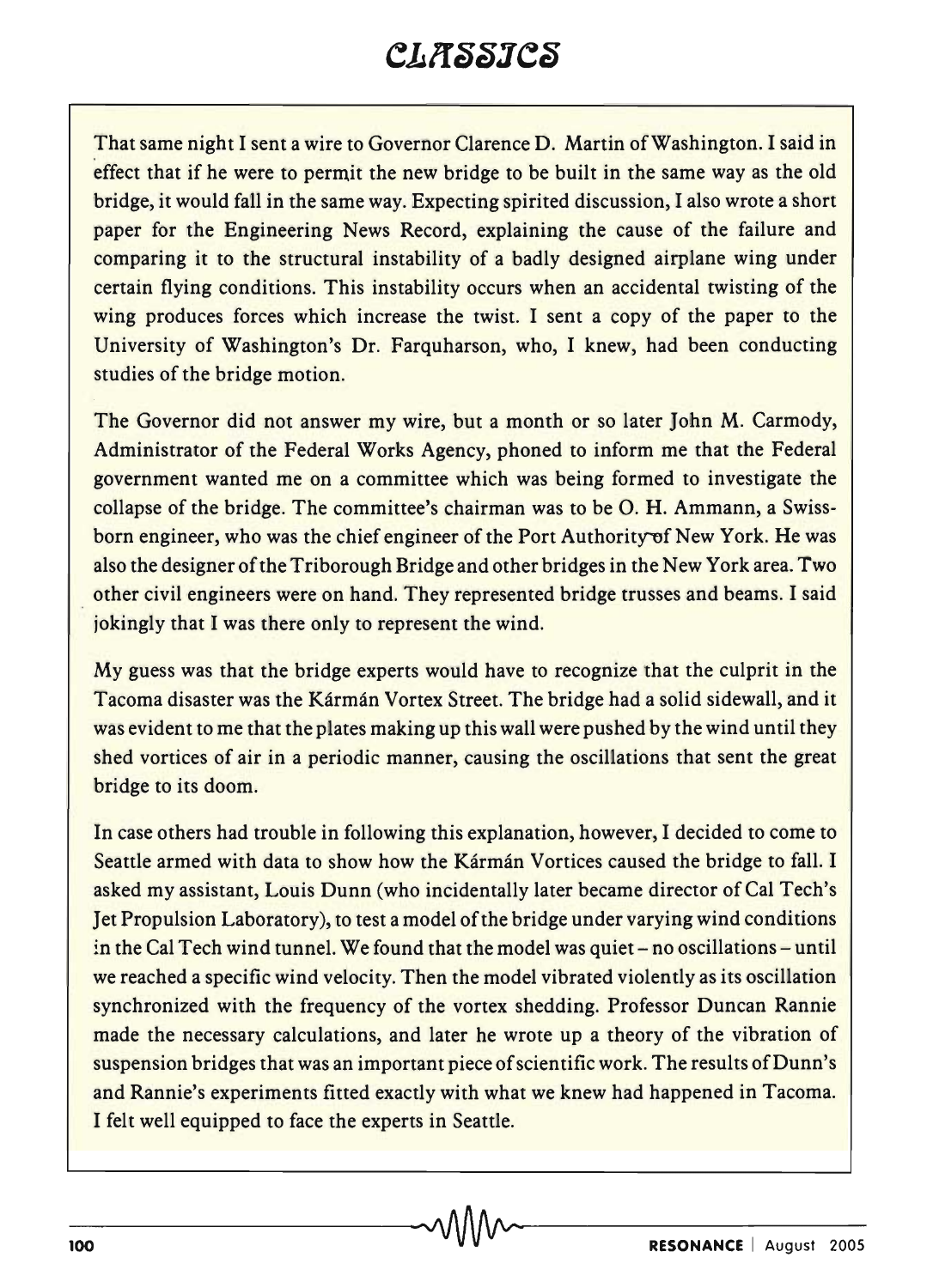But I hadn't reckoned on the depth and long standing of the prejudices of the bridge engineers. Their thinking was still largely influenced by consideration of "static forces," like weight and pressure which create no motion, instead of "dynamic forces" which produce motion or changes of motion. Bridges had been observed to oscillate in wind before, but nobody had thought such motion was important. Bridge failures were usually blamed on other things. On top of all this, the bridge engineers, excellent though they were, couldn't see how a science applied to a small unstable thing like an airplane wing could also be applied to a huge, solid, nonflying structure like a bridge.

This attitude resulted in some definite undercurrents of rivalry between the experts and me. I recall one meeting where, after a discussion of aerodynamics, Mr. Ammann asked me point-blank to tell him the magnitude of the forces acting on the bridge as I saw them. I took out my documents and gave him the figures. He reached into his own pocket and pulled out a set of numbers, which he identified as having come from Professor Farquharson of the University of Washington.

"See," he said triumphantly, reading them off. "We have calculated our design for a load three times that much."

I was annoyed. This was exactly the kind ofthinking that I had been trying to overcome. Mr. Ammann was talking about static load. He was refusing to recognize that small loads can also be very dangerous when they cause repeated oscillation.

On another occasion, when I proposed that the engineers conduct wind-tunnel tests preparatory to building the new bridge, Mr. Ammann interrupted acidly: "You don't mean to say that we shall build a bridge and put it into a wind tunnel?"

I am sure that he knew better, but long tradition was dictating his remarks.

Despite these initial disputes with the engineers I must admit that the sessions at Seattle ended with most of the committee convinced of the worth of the new science of aerodynamics in bridge building. The meetings closed with agreements to experiment with models in the wind tunnel prior to building a new suspension bridge across the Tacoma Narrows. The University of Washington got a contract for "aerodynamic investigations" and so did Cal Tech. So far as I know these were the first contracts of their kind.

There was another difference in thinking between the other engineers and myself. But